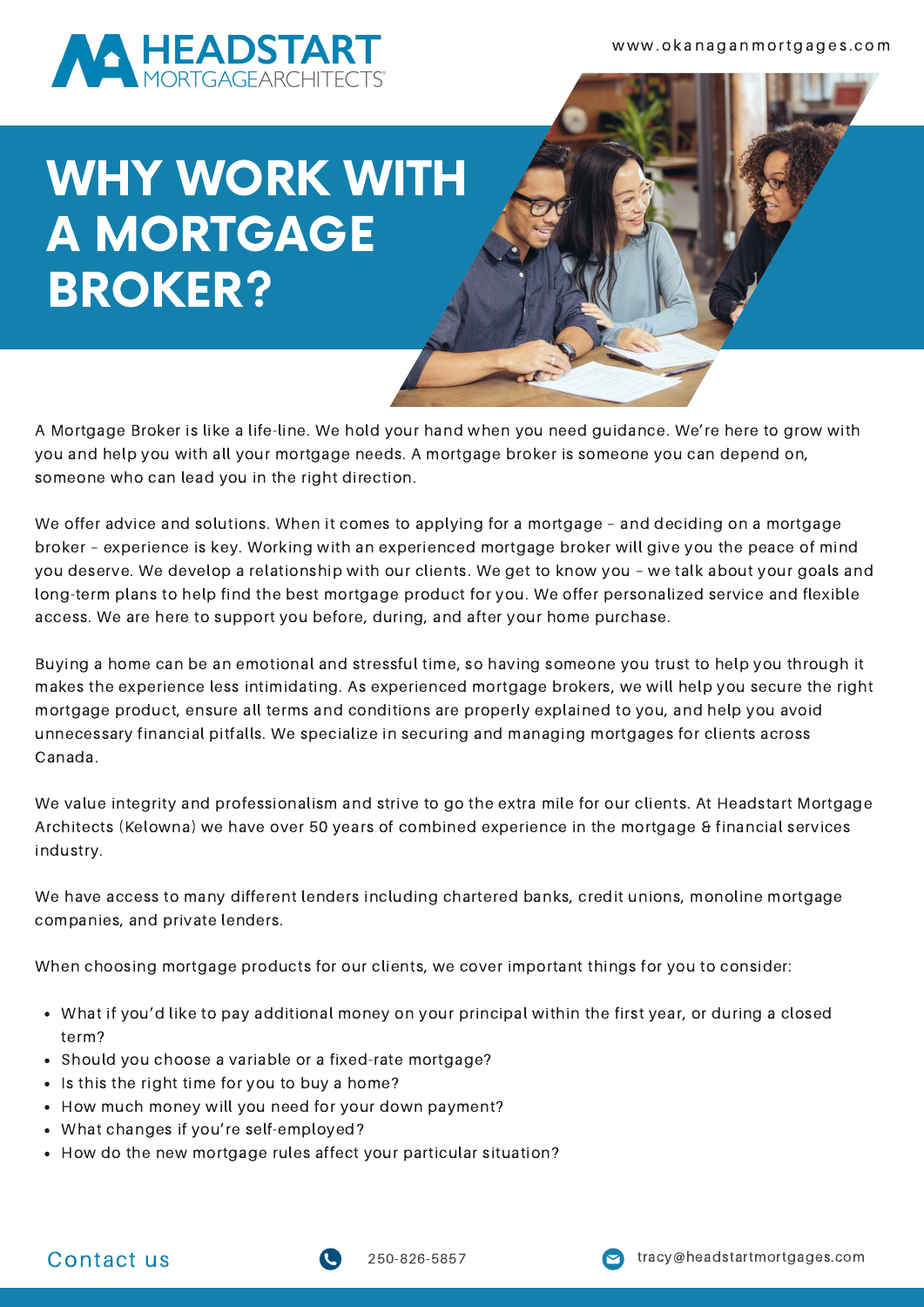

## WHY WORK WITH A MORTGAGE BROKER?

### WHAT EXACTLY DO MORTGAGE BROKERS DO?

Mortgage brokers can be either independent or work for one specific financial institution. Independent brokers have access to multiple lenders including chartered banks, credit unions, mono-line mortgage companies, and private lenders. Each of these types of mortgage lenders has slightly different policies and lending criteria and offers different rates accordingly.

For instance, chartered banks tend to be more conservative and extend credit to clients with very clean credit and a strong employment history. Private lenders, at the other end of the spectrum, will consider clients with bruised credit or more erratic income, provided they have a significant amount of equity.

A mortgage broker will meet with you and assess your situation. Your broker will then explore options to find the best fit for you, evaluating considerations such as your credit and employment history, down payment available, and your income. After spending some time getting to know a bit about you, your longterm goals, and what type of property you are hoping to purchase, they will offer recommendations and suggestions to help point you in the right direction.

The beauty of working with independent brokers is that they complete your application and pull your credit bureau once, then shop different lenders on your behalf. This is a significant advantage as you might spend hours going from appointment to appointment trying to do this on your own. If your situation is unique (i.e.: you are new to Canada, have less than perfect credit, you are self-employed), a broker will be knowledgeable about specialty programs offered by different lenders. In cases like this, they will be able to explore different financing options for you.

Once you have written an offer on a house and have been approved for a mortgage, your mortgage broker will connect with you to collect documents and signatures required by your lender. They will work with you until your paperwork goes to your lawyer (or notary) and be available to answer questions as you move through the process.